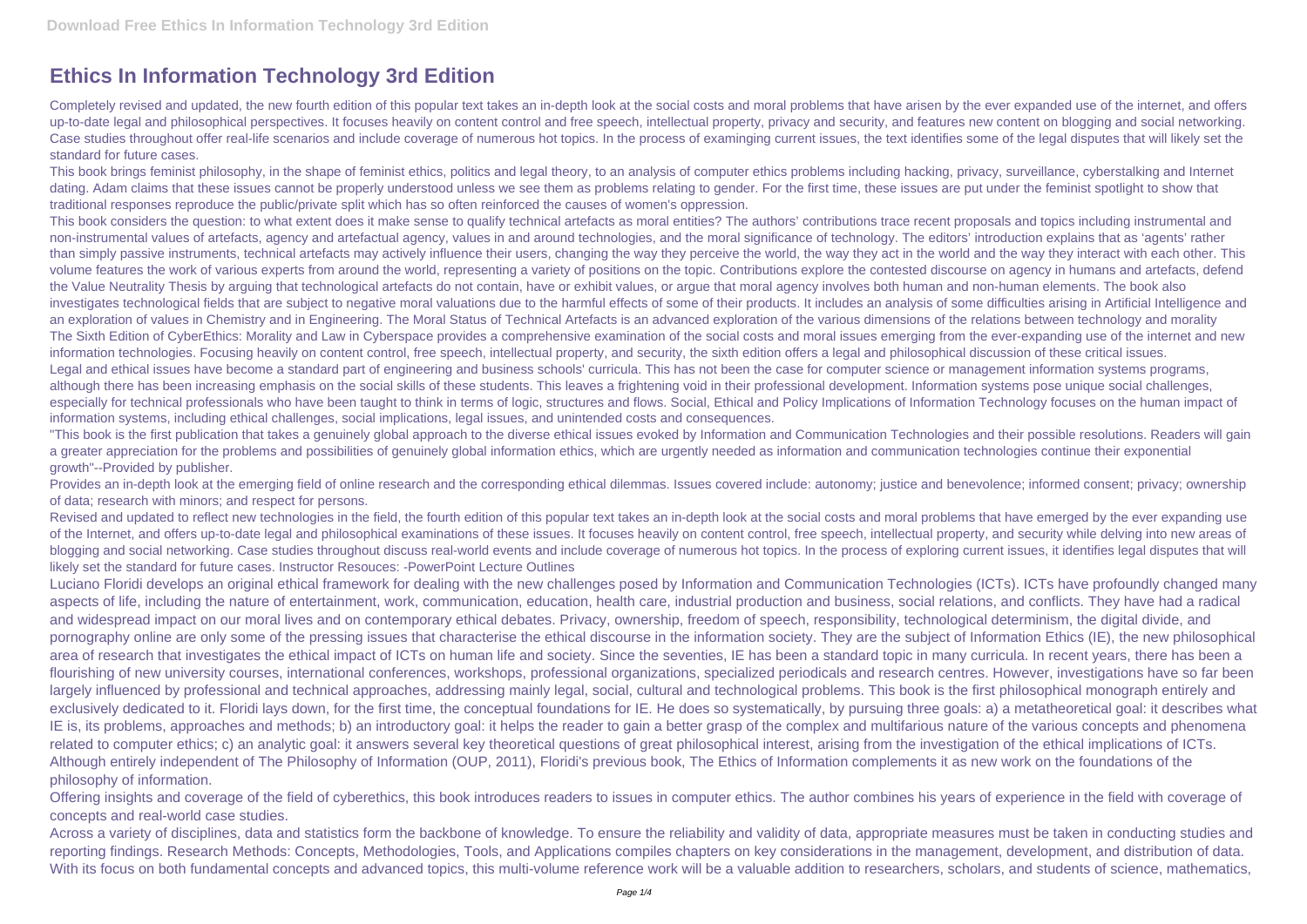## and engineering.

This volume provides the latest outcomes of augmented reality (AR) and virtual reality (VR) research conducted in various industries. It reveals how AR and VR are currently changing the business landscape, and how new innovations provide opportunities for businesses to offer their customers unique services and experiences. Collecting the proceedings of the International AR & VR Conference held in Manchester, UK, in February 2017, the book advances the state of the art in AR and VR technologies and their applications in various industries such as tourism, hospitality, events, fashion, entertainment, retail, education and the gaming industry. The papers presented here cover the most significant topics within the field of AR and VR for both researchers and practitioners, approaching them from a business and management perspective.

Provides a greater understanding of issues, challenges, trends, and technologies effecting the overall utilization and management of information in modern organizations around the world. Information and communication technologies of the 20th century have had a significant impact on our daily lives. They have brought new opportunities as well as new challenges for human development. The Philosopher: Luciano Floridi claims that these new technologies have led to a revolutionary shift in our understanding of humanity's nature and its role in the universe. Florodi's philosophical analysis of new technologies leads to a novel metaphysical framework in which our understanding of the ultimate nature of reality shifts from a materialist one to an informational one. In this world, all entities, be they natural or artificial, are analyzed as informational entities. This book provides critical reflection to this idea, in four different areas: Information Ethics and The Method of Levels of Abstraction The Information Revolution and Alternative Categorizations of Technological Advancements Applications: Education, Internet and Information Science Epistemic and Ontic Aspects of the Philosophy of Information

"This book uses general ethical principles as a basis for solutions to solving ethical problems in information technology use within organizations"--Provided by publisher. Prominent experts from science and the humanities explore issues in robot ethics that range from sex to war. Robots today serve in many roles, from entertainer to educator to executioner. As robotics technology advances, ethical concerns become more pressing: Should robots be programmed to follow a code of ethics, if this is even possible? Are there risks in forming emotional bonds with robots? How might society—and ethics—change with robotics? This volume is the first book to bring together prominent scholars and experts from both science and the humanities to explore these and other questions in this emerging field. Starting with an overview of the issues and relevant ethical theories, the topics flow naturally from the possibility of programming robot ethics to the ethical use of military robots in war to legal and policy questions, including liability and privacy concerns. The contributors then turn to human-robot emotional relationships, examining the ethical implications of robots as sexual partners, caregivers, and servants. Finally, they explore the possibility that robots, whether biological-computational hybrids or pure machines, should be given rights or moral consideration. Ethics is often slow to catch up with technological developments. This authoritative and accessible volume fills a gap in both scholarly literature and policy discussion, offering an impressive collection of expert analyses of the most crucial topics in this increasingly important field.

This volume collects key influential papers that have animated the debate about information computer ethics over the past three decades, covering issues such as privacy, online trust, anonymity, values sensitive design, machine ethics, professional conduct and moral responsibility of software developers. These previously published articles have set the tone of the discussion and bringing them together here in one volume provides lecturers and students with a one-stop resource with which to navigate the debate. Professional IT practitioners need not only the appropriate technical skills, but also a broad understanding of the context in which they operate. This book provides a unique introduction to: social, legal, financial, organizational and ethical issues in the context of the IT industry; the role of professional codes of conduct and ethics; and key legislation. It is designed to accompany the BCS Professional Examination Core Diploma Module: Professional Issues in Information Systems Practice.

The emergence of cloud computing, internet of things, mobile technologies, and social networking have created better-connected members of the public who are digitally linked with each other in real time. Establishing this two-way interaction between citizens and governments has thus become attractive and an expected feature of governments worldwide. Previously, federal and local governments relied on first-generation technologies to provide basic levels of automation and digitization. Now, because of their desire to become more open, transparent, accountable, and connected, newer technologies including cloud computing, mobile networking, big data analytics, Web 2.0, and social media must be developed and utilized. Web 2.0 and Cloud Technologies for Implementing Connected Government is an essential reference source that presents various dimensions of connected government and connected e-governance visions as well as the latest emerging technologies. Offering development methodologies, practical examples, best practices, case studies, and the latest research, this book covers new strategies for implementing better-connected government models and the technologies that serve to establish these frameworks, including in-depth examinations of mobile technologies, automation, business intelligence, etc. as well as the various ethical and security issues surrounding the use and protection of data. This book is essential for federal, state, and local government officials; policymakers; civil servants; IT specialists; security analysts; academicians; researchers; and students.

This handbook provides an accessible overview of the most important issues in information and computer ethics. It covers: foundational issues and methodological frameworks; theoretical issues affecting property, privacy, anonymity, and security; professional issues and the information-related professions; responsibility issues and risk assessment; regulatory issues and challenges; access and equity issues. Each chapter explains and evaluates the central positions and arguments on the respective issues, and ends with a bibliography that identifies the most important supplements available on the topic.

This collection represents the first sustained attempt to grapple with the complex and often paradoxical relationships between surveillance and democracy. Is surveillance a barrier to democratic processes, or might it be a necessary component of democracy? How has the legacy of post 9/11 surveillance developments shaped democratic processes? As surveillance measures are increasingly justified in terms of national security, is there the prospect that a shadow "security state" will emerge? How might new surveillance measures alter the conceptions of citizens and citizenship which are at the heart of democracy? How might new communication and surveillance systems extend (or limit) the prospects for meaningful public activism? Surveillance has become central to human organizational and epistemological endeavours and is a cornerstone of governmental practices in assorted institutional realms. This social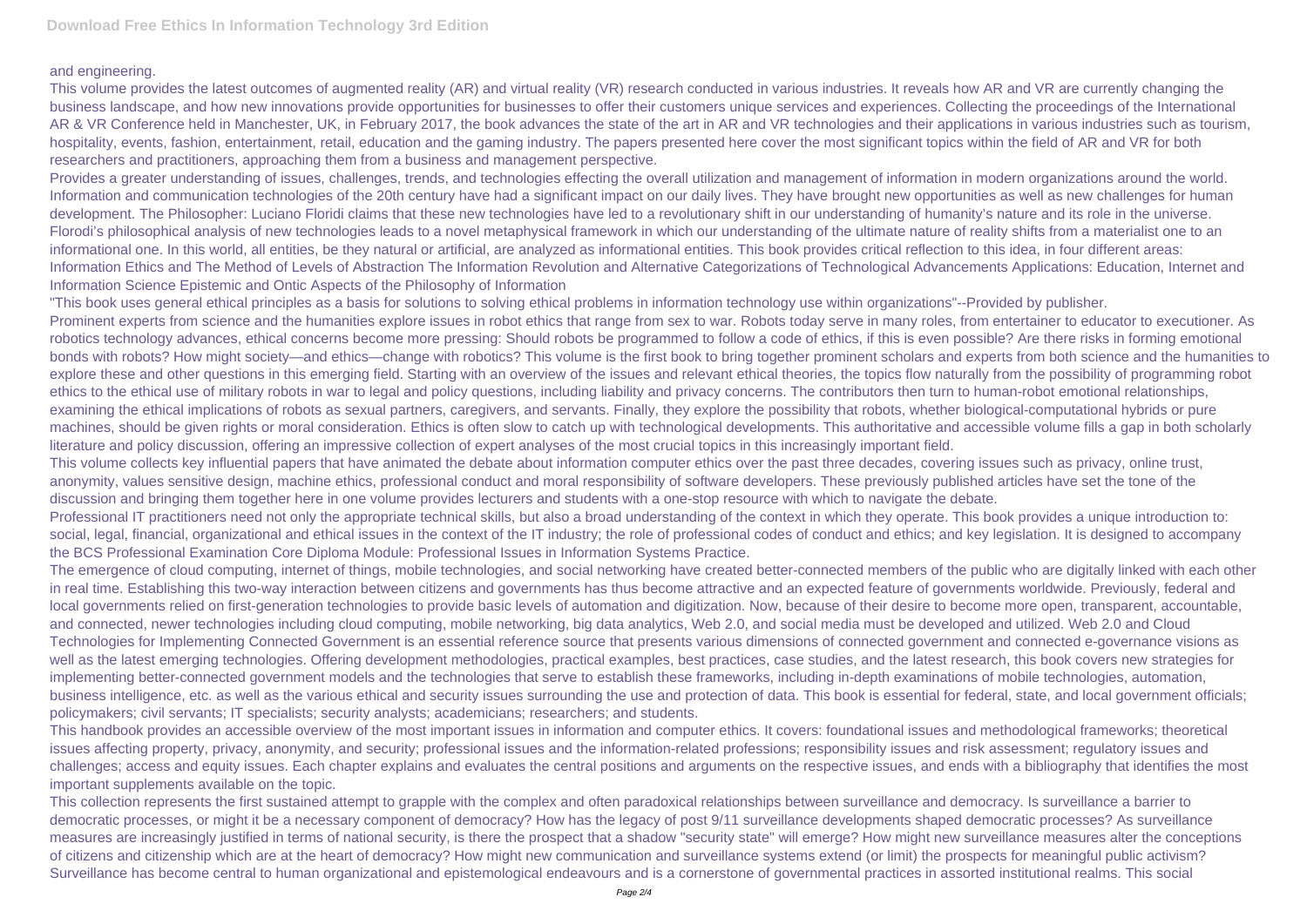transformation towards expanded, intensified and integrated surveillance has produced many consequences. It has also given rise to an increased anxiety about the implications of surveillance for democratic processes; thus raising a series of questions – about what surveillance means, and might mean, for civil liberties, political processes, public discourse, state coercion and public consent – that the leading surveillance scholars gathered here address.

Over one billion people use the Internet globally. Psychologists are beginning to understand what people do online, and the impact being online has on behaviour. It's making us re-think many of our existing assumptions about what it means to be a social being. For instance, if we can talk, flirt, meet people and fall in love online, this challenges many of psychology's theories that intimacy or understanding requires physical co-presence. "The Oxford Handbook of Internet Psychology" brings together many of the leading researchers in what can be termed 'Internet Psychology'. Though a very new area of research, it is growing at a phenomenal pace. In addition to well-studied areas of investigation, such as social identity theory, computer-mediated communication and virtual communities, the volume also includes chapters on topics as diverse as deception and misrepresentation, attitude change and persuasion online, Internet addiction, online relationships, privacy and trust, health and leisure use of the Internet, and the nature of interactivity. With over 30 chapters written by experts in the field, the range and depth of coverage is unequalled, and serves to define this emerging area of research. Uniquely, this content is supported by an entire section covering the use of the Internet as a research tool, including qualitative and quantitative methods, online survey design, personality testing, ethics, and technological and design issues. While it is likely to be a popular research resource to be 'dipped into', as a whole volume it is coherent and compelling enough to act as a single text book. "The Oxford Handbook of Internet Psychology" is the definitive text on this burgeoning field. It will be an essential resource for anyone interested in the psychological aspects of Internet use, or planning to conduct research using the 'net'.

Our social, educational, professional, and political ethics play a significant role in every aspect of our life. As technology continues to influence our society, these principles needs to be valued. Moral, Ethical, and Social Dilemmas in the Age of Technology: Theories and Practice highlights the innovations and developments in the ethical features of technology in society. This comprehensive collection brings together research in the areas of computer, engineering, and biotechnical ethics. These theoretical studies and innovative methodologies are essential for researchers, practitioners and philosophers.

In light of the expensive nature of quantitative research, such as experiments, researchers must seek other methods of understanding the world around them. As such, new qualitative methods are gaining ground in the modern research community. Enhancing Qualitative and Mixed Methods Research with Technology explores the integration of new digital tools into the research process. Including current information on data visualization, research design, information capture, as well as social media analysis, this publication serves as an ideal reference source for academicians, scientists, information specialists, business managers, and upper-level students involved in interdisciplinary research.

"This book compiles estimable research on the global trend toward the rapidly increasing use of information technology in the public sector, discussing such issues as egovernment and e-commerce; project management and information technology evaluation; system design and data processing; security and protection; and privacy, access, and ethics of public information technology"--Provided by publisher.

Ethics in Information TechnologyThe Ethics of Information TechnologiesRoutledge

CyberEthics: Morality and Law in Cyberspace, Third Edition takes an in-depth look at the social costs and moral problems that have arisen by the expanded use of the internet, and offers up-to-date legal and philosophical perspectives. The text focuses heavily on content control and free speech, intellectual property, privacy and security, and has added NEW coverage on Blogging. Case studies featured throughout the text offer real-life scenarios and include coverage of numerous hot topics, including the latest decisions on digital music and movie downloads, the latest legal developments on the Children's Internet Protection Act, and other internet governance and regulation updates. In the process of examining these issues, the text identifies some of the legal disputes that will likely become paradigm cases for more complex situations yet to come. This book offers an overview of the ethical problems posed by Information Warfare, and of the different approaches and methods used to solve them, in order to provide the reader with a better grasp of the ethical conundrums posed by this new form of warfare. The volume is divided into three parts, each comprising four chapters. The first part focuses on issues pertaining to the concept of Information Warfare and the clarifications that need to be made in order to address its ethical implications. The second part collects contributions focusing on Just War Theory and its application to the case of Information Warfare. The third part adopts alternative approaches to Just War Theory for analysing the ethical implications of this phenomenon. Finally, an afterword by Neelie Kroes - Vice President of the European Commission and European Digital Agenda Commissioner concludes the volume. Her contribution describes the interests and commitments of the European Digital Agenda with respect to research for the development and deployment of robots in various circumstances, including warfare.

This series is directed to health care professionals who are leading the tra- formation of health care by using information and knowledge. Launched in 1988 as Computers in Health Care, the series offers a broad range of titles: some addressed to specific professions such as nursing, medicine, and health administration; others to special areas of practice such as trauma and radi- ogy. Still other books in the series focus on interdisciplinary issues, such as the computer-based patient record, electronic health records, and networked health care systems. Renamed Health Informatics in 1998 to reflect the rapid evolution in the discipline now known as health informatics, the series will continue to add titles that contribute to the evolution of the field. In the series, eminent - perts, serving as editors or authors, offer their accounts of innovations in health informatics. Increasingly, these accounts go beyond hardware and so- ware to address the role of information in influencing the transformation of healthcare delivery systems around the world. The series also increasingly focuses on "peopleware" and the organizational, behavioral, and societal changes that accompany the diffusion of information technology in